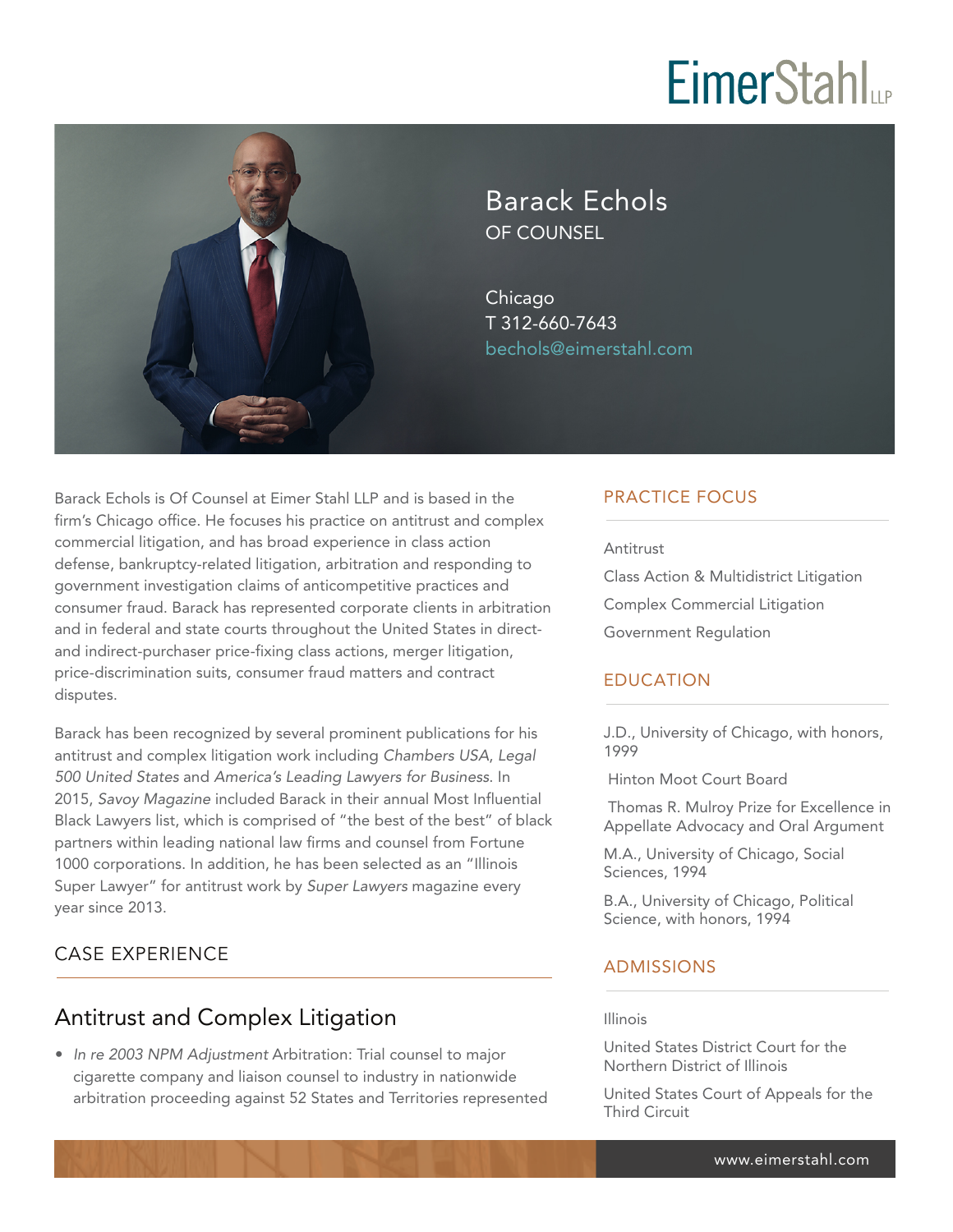#### Barack Echols

# **EimerStahl**

by their Attorneys General seeking a payment adjustment under the terms of the Tobacco Master Settlement Agreement

- *Florida v. Georgia*, United States Supreme Court: Trial counsel to the State of Georgia in original action brought by the State of Florida over water rights.
- *Marion Diagnostic Center, LLC v. Becton Dickinson, et al.*, U.S. District Court for the Southern District of Illinois: Represented major medical supplies distributor in action alleging monopolization and a vertical conspiracy.
- *In re Dental Supplies Antitrust Litigation*, U.S. District Court for the Eastern District of Pennsylvania: Represented major dental supplies distribution in putative nationwide class action alleging price-fixing.
- *IQ Dental Supply, Inc. v. Henry Schein, Inc., et al.*, U.S. District Court for the Eastern District of New York: Represented client in competitor suit alleging unlawful market exclusion.
- *Siegel v. Shell Oil Company, et al.*, U.S. District Court for the Northern District of Illinois: Represented major oil company in nationwide class action alleging price-gouging and consumer fraud.
- *Archer and White Sales, Inc. v. Henry Schein, Inc. et al.*, U.S. District Court for the Eastern District of Texas: Represented client in antitrust action brought by competitor alleging market exclusion.
- *Hatchett v. Henry Schein, Inc., et al.*, U.S. District Court for the Southern District of Illinois: Represented major dental supplies distributor in statewide putative class action alleging price-fixing.
- *Kramer v. Henry Schein, Inc., et al.,* U.S. District Court for the Northern District of California: Represented major dental supplies distributor in statewide consumer putative class action alleging price-gouging.
- *Sanders v. Lockyer, et al.*, U.S. District Court for the Northern District of California: Represented major cigarette manufacturer in putative class action antitrust case challenging the Tobacco Master Settlement Agreement on antitrust grounds.
- *Vibo Corporation d/b/a General Tobacco v. Conway, et al.*, U.S. District Court for the Western District of Kentucky: Represented major tobacco company in antitrust case brought by competitor claiming market exclusion.
- *Holiday Wholesale, et al. v. Philip* Morris*, et al.*, U.S. District Court for the Northern District of Georgia: Represented major tobacco company in nationwide class action alleging price-fixing.

United States Court of Appeals for the Seventh Circuit

United States Supreme Court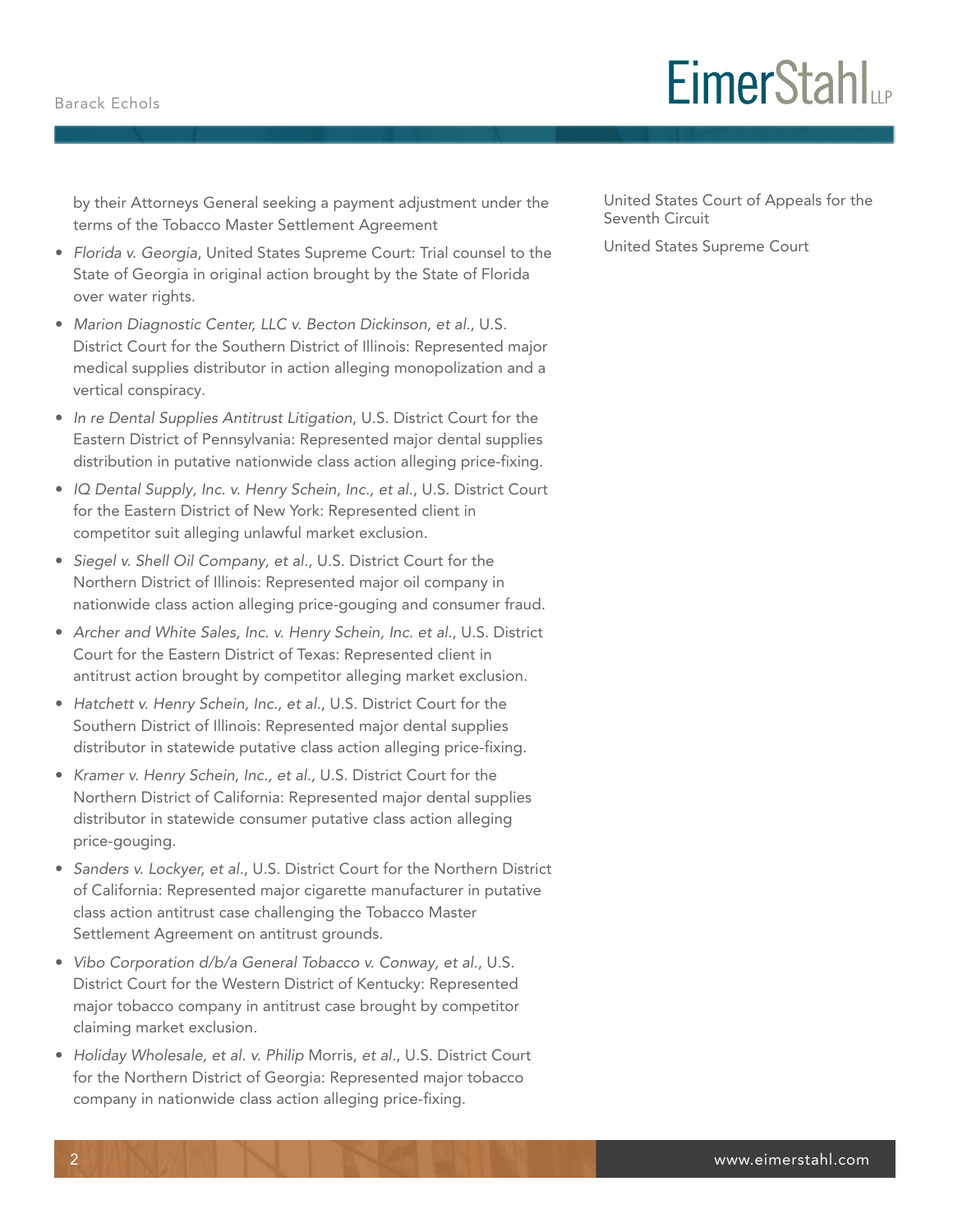- *Sanner v. Board of Trade of the City of Chicago*, U.S. District Court for the Northern District of Illinois: Trial counsel to client in nationwide antitrust class action alleging soybean futures market manipulation.
- *In re Linerboard Antitrust Litigation*, U.S. District Court for the Eastern District of Pennsylvania: Represented major containerboard manufacturer in nationwide class action alleging unlawful supply restraints and price-fixing.
- *Kleen Products LLC, et al. v. International Paper Company, et al.*, U.S. District Court for the Northern District of Illinois: Represented major corrugated products manufacturer in nationwide class action alleging price-fixing.
- *In re OSB Antitrust Litigation*, U.S. District Court for the Eastern District of Pennsylvania: Represented major oriented strand board manufacturer in nationwide class action alleging price-fixing.
- *Daric Smith v. Philip Morris Companies, et al.*, District Court of Seward County, Kansas: Represented major cigarette manufacturer in statewide indirect purchaser class action alleging price-fixing.
- *Patriot Coalsales LLC et al. v. Arcelor Mittal USA, Inc. et al.*, Circuit Court of Boone County, West Virginia: Represented major coal producer in action alleging breach of sales agreement.
- *Wayne v. BP Oil Supply Company*, Superior Court for the County of Los Angeles: Represented major oil company in statewide consumer class action alleging price-gouging of gasoline.

# Chapter 11 Bankruptcy Proceedings

- *In re Energy Future Holdings Corporation, et al.*, U.S. Bankruptcy Court for the District of Delaware: Trial counsel to client in contest Chapter 11 bankruptcy proceedings.
- *In re Calpine Corporation, et al.*, U.S. Bankruptcy Court for the Southern District of New York: Litigation counsel representing client in Chapter 11 bankruptcy proceedings and in related adversary proceeding alleging fraudulent transfer.
- *In re Cengage Learning, Inc., et al.*, U.S. Bankruptcy Court for the Eastern District of New York: Litigation counsel representing client in Chapter 11 bankruptcy proceedings.
- *In re Flying J Inc. et al.*, U.S. Bankruptcy Court for the District of Delaware: Litigation counsel representing client in Chapter 11 bankruptcy proceedings.
- *In re Norwood Promotional Products Holdings, Inc. et al.,* U.S. Bankruptcy Court for the District of Delaware: Litigation counsel representing client in Chapter 11 bankruptcy proceedings.

## Pro Bono Representations

- *U.S. Bank v. Hales Franciscan High School*, Circuit Court of Cook County, Illinois: Representation of all-male Black Catholic high school in mortgage foreclosure
- *Backpage.com, LLC v. Thomas J. Dart, Sheriff of Cook County, Illinois*, U.S. District Court for the Northern District of Illinois: Trial counsel to Cook County Sheriff in action brought against him by child prostitution facilitating website.
- *Reapers Hockey Association, Inc. v. Amateur Hockey Association Illinois, Inc. et al.*, U.S. District Court for the Northern District of Illinois: Representation of volunteer amateur sports league in antitrust case alleging unlawful market exclusion